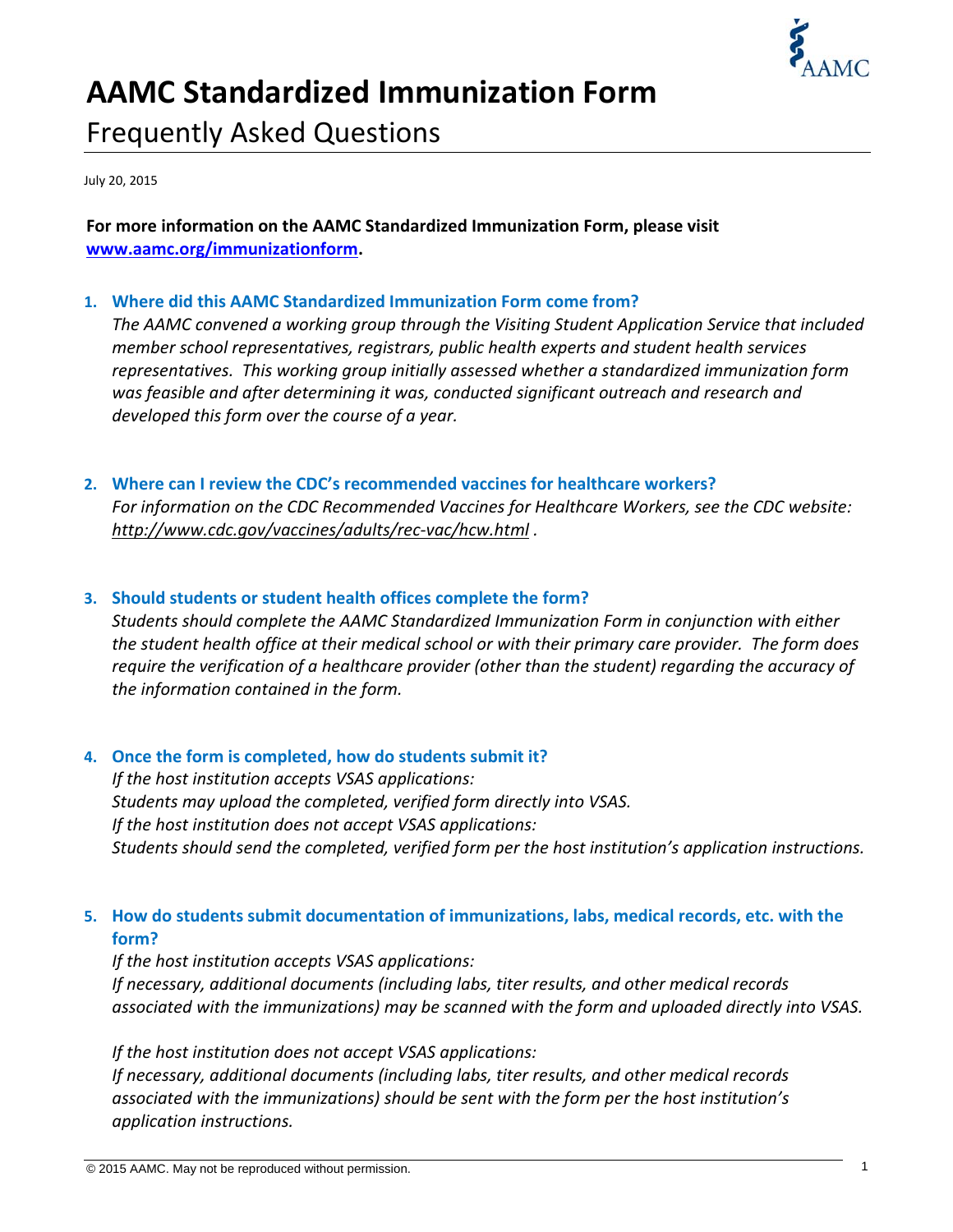

# **AAMC Standardized Immunization Form**

Frequently Asked Questions

# **6. Can a host institution require information beyond what the AAMC Standardized Immunization Form collects?**

*Yes. Some host institutions require documentation of additional vaccinations that are not among those recommended by the CDC and not included on the AAMC Standardized Immunization Form. These institutions generally identify those additional requirements in their visiting student application instructions and often provide their own form for providing proof of immunization. The best source of information is on the VSAS institution's home page or the institution's website.*

- **7. Can I submit a state immunization form in lieu of the AAMC Standardized Immunization Form?** *No. State immunization forms can be submitted as supporting documentation with the AAMC Standardized Immunization Form, but they do not replace the form*.
- **8. Where can I find a list of host institutions that accept the common immunization form?** *A list of host institutions can be viewed at www.aamc.org/immunizationform.*

#### **9. Can I use this form outside of VSAS?**

*Yes! AAMC intends this form to be available and used by member institutions and students whether* they are participants in VSAS or not. Our belief is the widespread use of this form will save time and *effort for everyone involved in the clinical education of medical students.*

#### **10. How do students update their submitted form?**

*Generally, if a student has previously submitted an AAMC Standardized Immunization Form, and then updates his or her vaccinations, the student should complete a new AAMC Standardized Immunization Form to replace the outdated form.*

#### **11. How do students update TB screening tests so they don't expire during their rotation?** *Students should send new TB screening tests or symptom questionnaires to Host Institution.*

# **12. Are students required to get a flu vaccine between March and September when the vaccine is generally not available?**

*Most facilities want all healthcare providers and students vaccinated for influenza if they rotate at their facility between October and March. Flu vaccine generally isn't required if students rotate at the host facility outside of this time frame.*